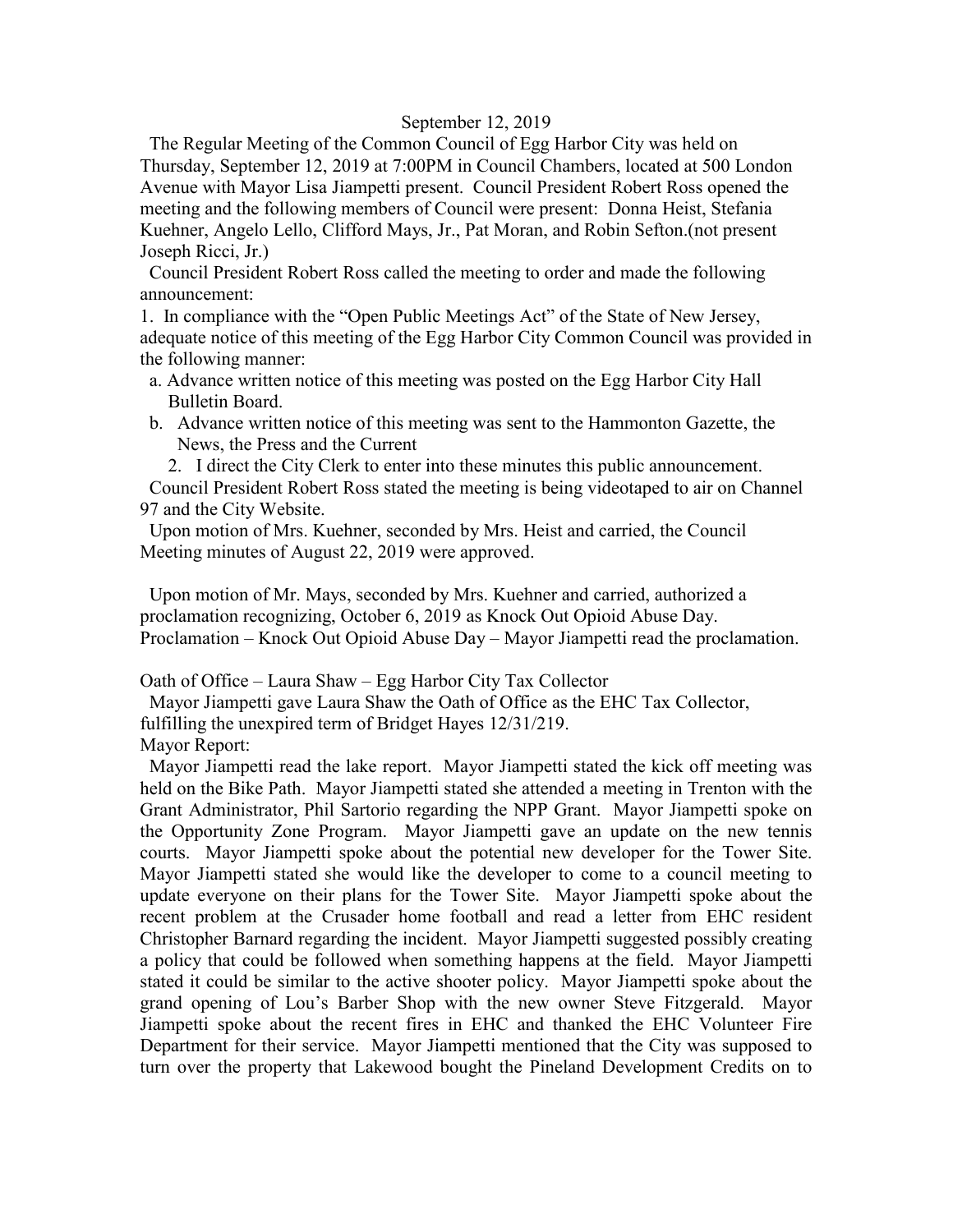Eryren Hafen. Mayor Kuehner stated Eyren Hafen was supposed to manage the property Councilman Lello asked for the blocks and lots and a map of the property. Committee Chair Report:

 Council Pres. Robert Ross read the Tax and Utility Reports, a copy of the report are attached hereto and made a part of these minutes. Councilman Lello stated the Property Committee will be having a meeting to discuss the possibility of solar on city property. Police Department Report: Lieutenant Hutton gave an update on the EHCPD. Lt. Hutton spoke on the recent incident at the Crusaders Football Field. Lt. Hutton stated the new traffic pattern around Spragg School seems to be working well. Lt. Hutton stated they did add an additional stop sign at Diesterweg Street and Cincinnati Avenue. City Clerk, Meg Steeb stated Ordinance #12-2019 on tonight's agenda will be amended to reflect the additional stop sign.

CFO Report: N/A Jodi Kahn on maternity leave.

City Clerk Report: Ms. Steeb asked if everyone has had a chance to review the flyers that the Tax Assessor would like to be included in the building permit application packet. Upon motion of Mr. Mays, seconded by Mr. Moran, approval was given to include the flyers in the building permit application packet.

City Attorney Report: Mr. Carroll stated he has distributed the proposed handicapped parking ordinance for Council Members to review, a copy of the proposed ordinance is attached hereto and made a part of these minutes. Mr. Carroll asked the members of Council to email or call him with any questions or concerns. Mr. Carroll stated Councilman Ricci sent out an email to everyone regarding 335 Boston and he will have additional information at the September 26, 2019 Council Meeting.

Engineer Report: EHC Engineer Ryan McGowan updated Mayor and Council on ongoing projects in EHC. Mr. McGowan spoke on the basketball court that Key Rec. wanted to install at the field. Mr. McGowan stated changes in the location are going to have to be made due to the pinelands. Council Pres. Ross had some concerns over people playing basketball on the court 24 hours a day. Mayor Jiampetti stated Key Rec. intends to have a men's league and utilize the court. Mr. McGowan gave an update on the WIPA process.

 Upon motion of Mr. Mays, seconded by Mrs. Heist and carried by a roll call vote, Resolution #156-2019, attached hereto and made a part of these minutes was approved.(Heist-yes,Kuehner-yes,Lello-yes,Mays-yes,Moran-yes,Sefton-yes,Ross-yes)

# RESOLUTION #156-2019

SETTING TEMPORARY COURT ASSISTANCE RATES

 Upon motion of Mr. Mays, seconded by Mrs. Kuehner and carried by a roll call vote, Resolution #157-2019, attached hereto and made a part of these minutes was approved.(Heist-yes,Kuehner-yes,Lello-yes,Mays-yes,Moran-yes,Sefton-yes,Ross-yes) RESOLUTION #157-2019 AMENDING SALARY RESOLUTION OF 2019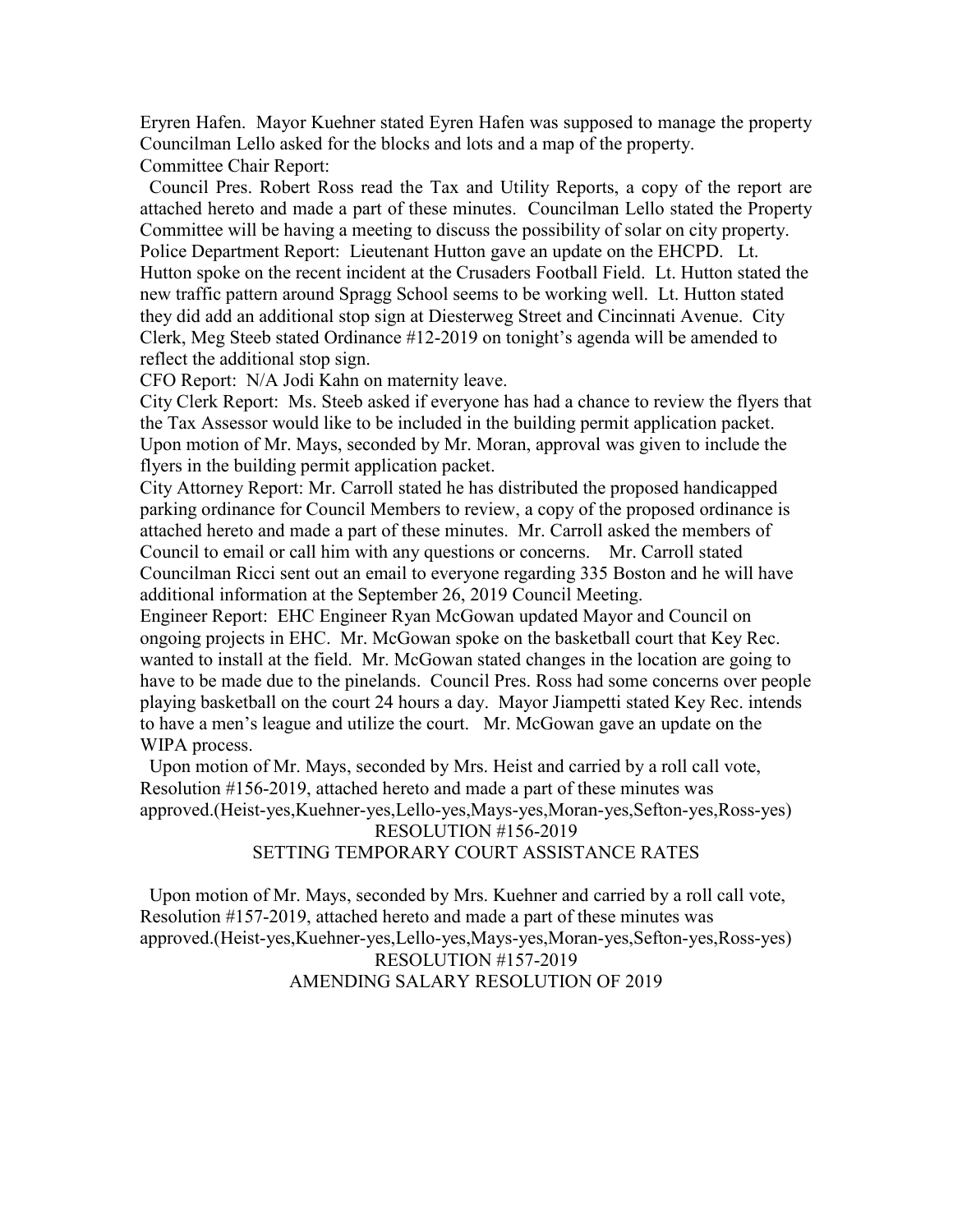Upon motion of Mr. Mays, seconded by Mrs. Heist and carried by a roll call vote, Resolution #158-2019, attached hereto and made a part of these minutes was approved.(Heist-yes,Kuehner-yes,Lello-yes,Mays-yes,Moran-yes,Sefton-yes,Ross-yes) RESOLUTION #158-2019 ACCEPT \$10,000.00 PRICE PER ACRES

## TOWER SITE REHABILITATION AREA

 Upon motion of Mr. Mays, seconded by Mr. Sefton and carried by a roll call vote, Resolution #159-2019, attached hereto and made a part of these minutes was approved.(Heist-yes,Kuehner-yes,Lello-yes,Mays-yes,Moran-yes,Sefton-yes,Ross-yes) RESOLUTION #159-2019 A RESOLUTION OF THE CITY COUNCIL OF THE CITY OF EGG HARBOR, COUNTY OF ATLANTIC, STATE OF NEW JERSEY, ACCEPTING A RECOMMENDATION OF THE EGG HARBOR CITY LAND USE BOARD

DESIGNATING DELINEATED AREAS KNOWN AS RENAULT TUSCANY AND SURROUNGING ENVIRONS AS AN AREA IN NEED OF REDEVELOPMENT

 Upon motion of Mr. Mays, seconded by Mr. Lello and carried, Resolution #160-2019, attached hereto and made a part of these minutes was approved. RESOLUTION #160-2019 RENEW LIQUOR LICENSES FOR JULY 1, 2019 THROUGH JUNE 30, 2020

 Upon motion of Mr. Lello, seconded by Mrs. Sefton and carried by a roll call vote, Resolution #161-2019, attached hereto and made a part of these minutes was approved.(Heist-yes,Kuehner-yes,Lello-yes,Mays-yes,Moran-yes,Sefton-yes,Ross-yes) RESOLUTION #161-2019 APPROVING ACCUMULATED ABSENSEBRIDGET HAYES

 Upon motion of Mr. Mays, seconded by Mrs. Heist and carried by a roll call vote, Resolution #162-2019, attached hereto and made a part of these minutes was approved.(Heist-yes,Kuehner-yes,Lello-yes,Mays-yes,Moran-yes,Sefton-yes,Ross-yes) RESOLUTION #162-2019 EMERGENCY APPROPRIATION-PARKS & PLAYGROUND

 Upon motion of Mr. Lello, seconded by Mrs. Kuehner and carried by a roll call vote, Resolution #163-2019, attached hereto and made a part of these minutes was approved.(Heist-yes,Kuehner-yes,Lello-yes,Mays-yes,Moran-yes,Sefton-yes,Ross-yes) RESOLUTION #163-2019 GRANT AGREEMENT WITH STATE OF NJDEP-\$12,000.00-CHARGING STATION

 Upon motion of Mr. Mays, seconded by Mrs. Sefton and carried, the Public Hearing on Ordinance #11-21019 is being held over until the September 26, 2019 Council Meeting. ORDINANCE #11-2019 AMEND CHAPTER 170-IMPLEMENT AND ENACT CHANGES TO CHAPTER 170 OF THE CITY CODE OF THE CITY OF EGG HARBOR WITH RSPECT TO THE ELIMINATION OF A ZONING DISTRICT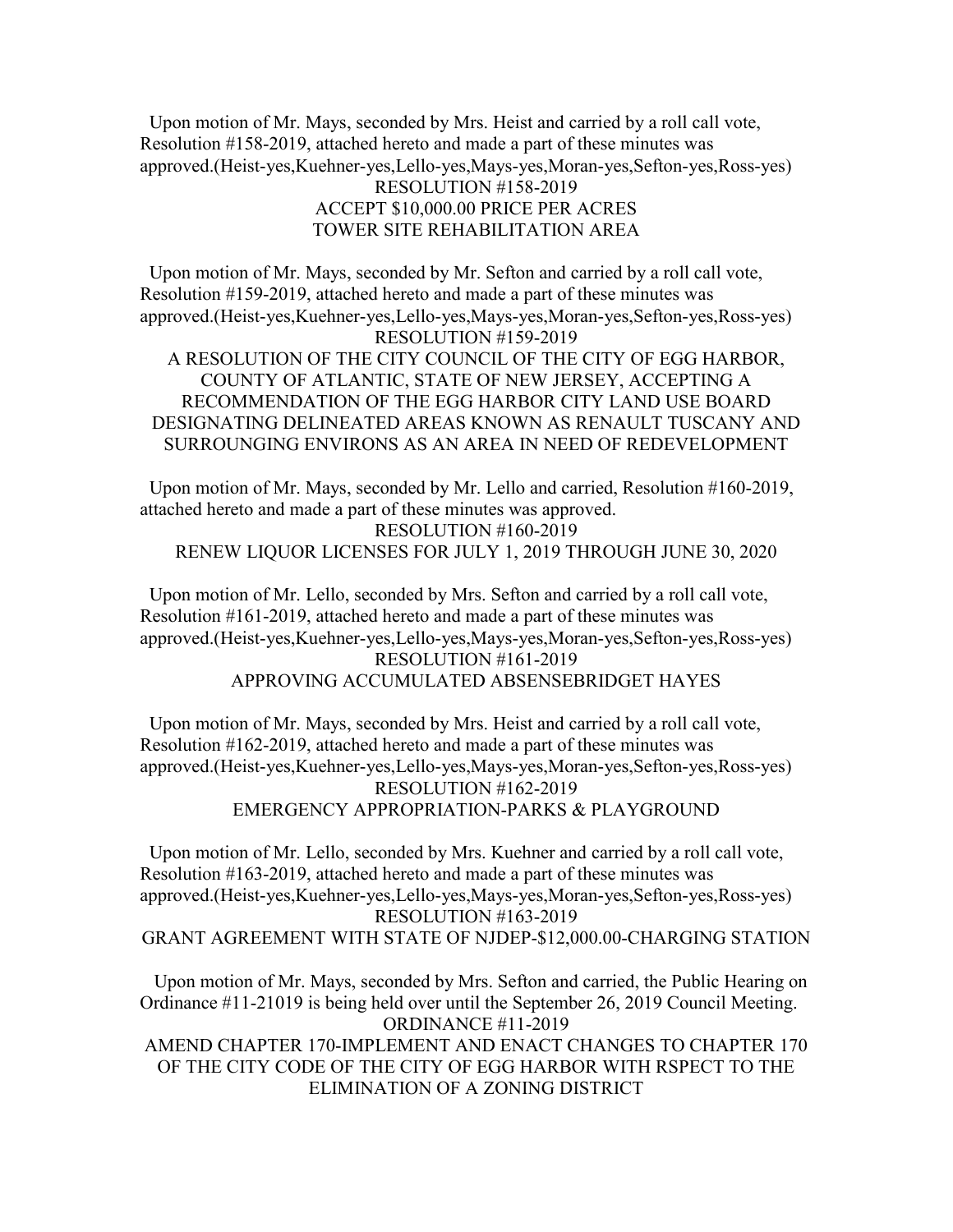Public Hearing:

### ORDINANCE #12-2019 VACATING A PORTION OF AN ALLEY OR STREET KNOWN AS FIFTH TERRACE FROM FICHE STREET TO FOLLEN STREET IN THE CITY OF EGG HARBOR

 Mrs. Kuehner made a motion to open the Public Hearing on Ordinance #12-2019, the motion was seconded by Mrs. Sefton and carried. Council Pres. Ross asked if anyone from the public had any comment and there was none. Upon motion of Mrs. Kuehner, seconded by Mrs. Heist and carried, the public hearing was closed. Upon motion of Mrs. Heist, seconded by Mrs. Kuehner and carried by a roll call vote, Ordinance #12-2019, attached hereto and made a part of these minutes was adopted and the Notice of Adoption will be advertised in the Hammonton Gazette on September 18, 2019.(Hesityes,Kuehner-yes,Lello-yes,Mays-yes,Moran-yes,Sefton-yes,Ross-yes)

Public Hearing:

### ORDINANCE #13-2019 AMEND AND SUPPLEMENT 259-7 OF THE CODE OF THE CITY OF EGG HARBOR TO AMEND THE STREETS THAT ARE DISIGNATED AS ONE-WAY STREETS

 Mr. Mays made a motion to open the Public Hearing on Ordinance #13-2019, the motion was seconded by Mrs. Heist and carried. Council Pres. Ross asked if anyone from the public had any comment and there was none. Upon motion of Mr. Mays, seconded by Mrs. Heist and carried, the public hearing was close. Upon motion of Mrs. Kuehner, seconded by Mrs. Sefton and carried by a roll call vote, Ordinance #13-2019, attached hereto and made a part of these minutes was adopted and the Notice of Adoption will be advertised in the Hammonton Gazette on September 18, 2019.(Heistyes,Kuehner-yes,Lello-yes,Mays-yes,Moran-yes,Sefton-yes,Ross-yes)

 Upon motion of Mrs. Sefton, seconded by Mrs. Heist and carried by a roll call vote, the Bill List attached hereto and made a part of these minutes was approved.(Heistyes,Kuehner-yes,Lello-yes,Mays-yes,Moran-yes,Sefton-yes,Ross-yes)(Mr. Moran abstained from bills from Lynkris Hardware and EHC Municipal Court and Mrs. Kuehner abstained from EHC Municipal Court)

Mayor Comments: Mayor Jiampetti stated students at Cedar Creek High School can now earn college credits. Mayor Jiampetti stated she received a thank you card from Shiloh Baptist Church, thanking the City for addressing their concerns over making Diesterweg Street one-way by the church. Mayor Jiampetti stated the church is very happy the City reconsidered the one-way in that area.

Council Comments: Councilwoman Heist stated she spoke to the road crew working on the road out by the lake. Mrs. Heist stated there will be through traffic when the road work begins. City engineer Ryan McGowan stated he would reach out for a detour plan. Council members expressed their gratitude to the EHC Volunteer Fire Department and the EHCPD.

Public Comment: Steve Dash, 418 Chicago Avenue came before Mayor and Council. Mr. Dash expressed concerns over the recent increase in bicycle theft in the City. Mr. Dash suggested the City implement a bike registration. Mr. Dash stated the City could